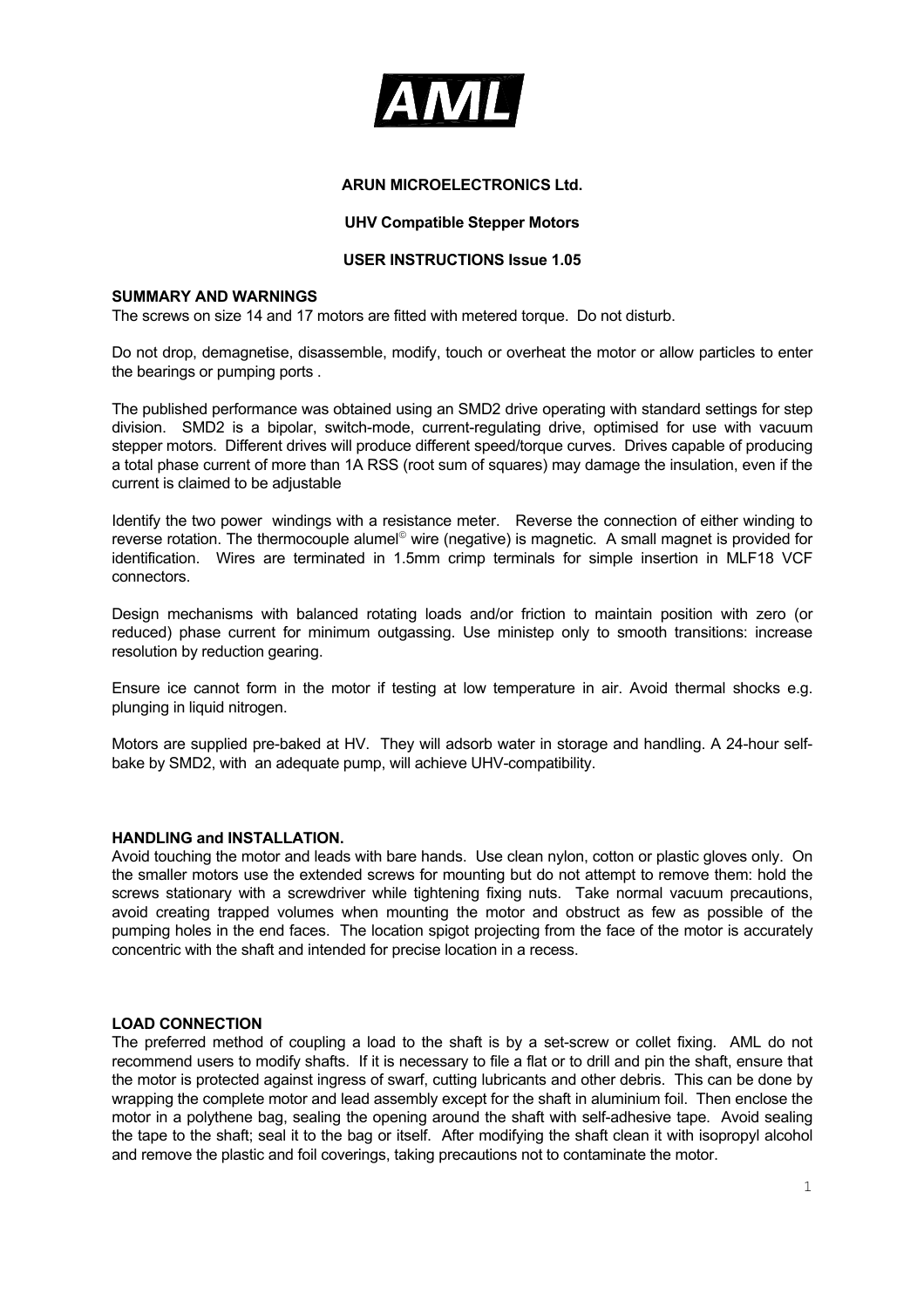### **DRIVE REQUIREMENTS.**

These motors are specifically designed for use in conjunction with the AML SMD2 current-regulated switch-mode drive. AML do not recommend the use of alternative drives. If another drive is used it must be a bipolar 2-phase drive and capable of providing a selection of well-regulated currents of less than or equal to 1 Amp per phase. If the drive can provide simultaneous currents to both phases (for step division) then the root of the sum of the squares of the phase currents must never exceed 1 Amp. Some drives having a large current capability have very poor tolerances on low current settings.

The source voltage of alternative drives should be greater than 45V for size 14 and size 17 motors and greater than 65V for larger motors. Lower voltages will result in loss of torque at higher stepping rates. Voltages over 100V are not suitable for vacuum use. Switching frequencies should not exceed 22kHz and peak-to-peak switching ripple on the phase current should not exceed 15%.

The drive current should be reduced or removed when the motor is stopped. For this reason attempts to improve angular resolution by step division are not recommended,

Refer to the current motor data sheet for electrical, mechanical and thermal characteristics.

## **OVER-TEMPERATURE PROTECTION.**

All AML motors are provided with a K-type Thermocouple (Chromel/Alumel) embedded between adjacent windings, which must be used for over-temperature protection. The drive current must be removed when the indicated temperature of the windings reaches 175°C. The SMD2 drive provides this function. Simple on/off temperature controllers may be used but ensure that the adverse electrical noise environment within the motor under drive does not affect the temperature measurement.

## **FEEDTHROUGH REQUIREMENTS.**

Each motor requires six vacuum feedthrough pins. It is not necessary to use a thermocouple vacuum feedthrough, as the error introduced by incompatible feedthrough material is usually less than 5 degrees.

AML feedthrough MLF18F is recommended, since it mates directly with the 1.5mm crimp socket terminals fitted to motor leads and simplifies installation.

MLF18F has 18 1.5 mm gold-plated feedthrough pins and is suitable for one to three motors. An internal bakeable connector, MLF18VCF, is available into which the crimp terminals on the motor leads are inserted. This significantly reduces the risk of short-circuits and makes the installation more convenient. Motors may be ordered with connectors fitted.

AML supply an 18-way bakeable, screened external lead, MLF18L for direct connection to SMD2 drives. The use of this lead ensures compliance with the EU EMC Directive 89/336/EEC. Air-side connectors , MLF18AC are available for users wishing to make their own cables.

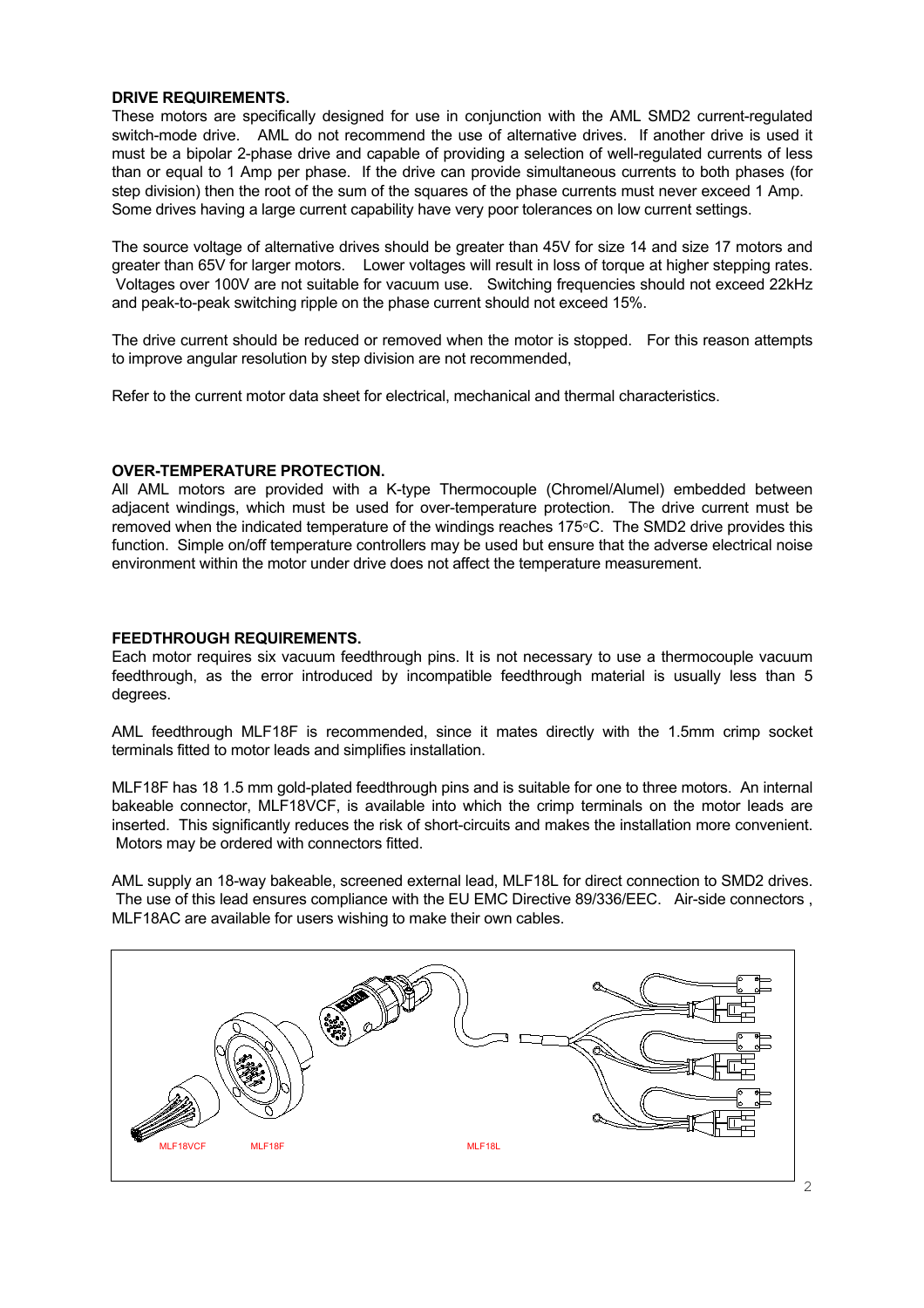### **IDENTIFYING AND CONNECTING THE LEADS.**

It is very easy to identify and connect the leads. An ohmmeter with resolution down to about 1 ohm is required to identify the two phase windings: most inexpensive multimeters are suitable.



The leadout wires are self-coloured polyimide film-wrapped silver-plated OFHC copper wires and each is fitted with a 1.5mm crimp socket terminal.

The phase leadout wires are much thicker than the thermocouple leadouts. Radiation-hard motors have multi-strand leads. Identify the two motor phases by their resistance, which will be in the range of 3 to 15 ohms, depending on the motor type. There is no electrical connection between the two phases or to the thermocouple or the case of the motor. Most of the resistance is in the windings of the motor and is virtually unaffected by shortening of the leads. Connect each phase to the appropriate drive terminals. The resistance of the wires from the feedthrough to the drive must be less than a few ohms.

The thermocouple wires are much thinner than the phase leads. The thermocouple is insulated from the rest of the motor. The resistance of the thermocouple is 50 to 60 ohms, as supplied, and is proportional to the length, if shortened. The Alumel wire may be identified with the magnet supplied, since it is weakly magnetic. At the controller the Alumel lead should be connected to the terminal marked Alumel, N, -, or coloured blue, and the Chromel lead should be connected to the terminal marked Chromel, P, + or coloured brown.

The temperature measurement is not required to be very precise, so it is not necessary to use thermocouple-compatible feedthroughs or extension wires. If compatible materials are used then they must be connected the correct way round.

# **CONNECTION TO MLF18VCF OR MLF18F**

If you are connecting crimp terminals directly to the feedthrough (i.e. not using MLF18VCF) do not forget to thread the wires though the copper gasket before connecting to the feedthrough! To avoid shortcircuits insulate the crimp terminals with PTFE sleeving.

If you are using MLF18VCF it will be useful to have a socket extractor tool. RS Components stock number 466-876 is suitable and inexpensive.





**Pin / Socket insertion 1 Pin / Socket extraction 2**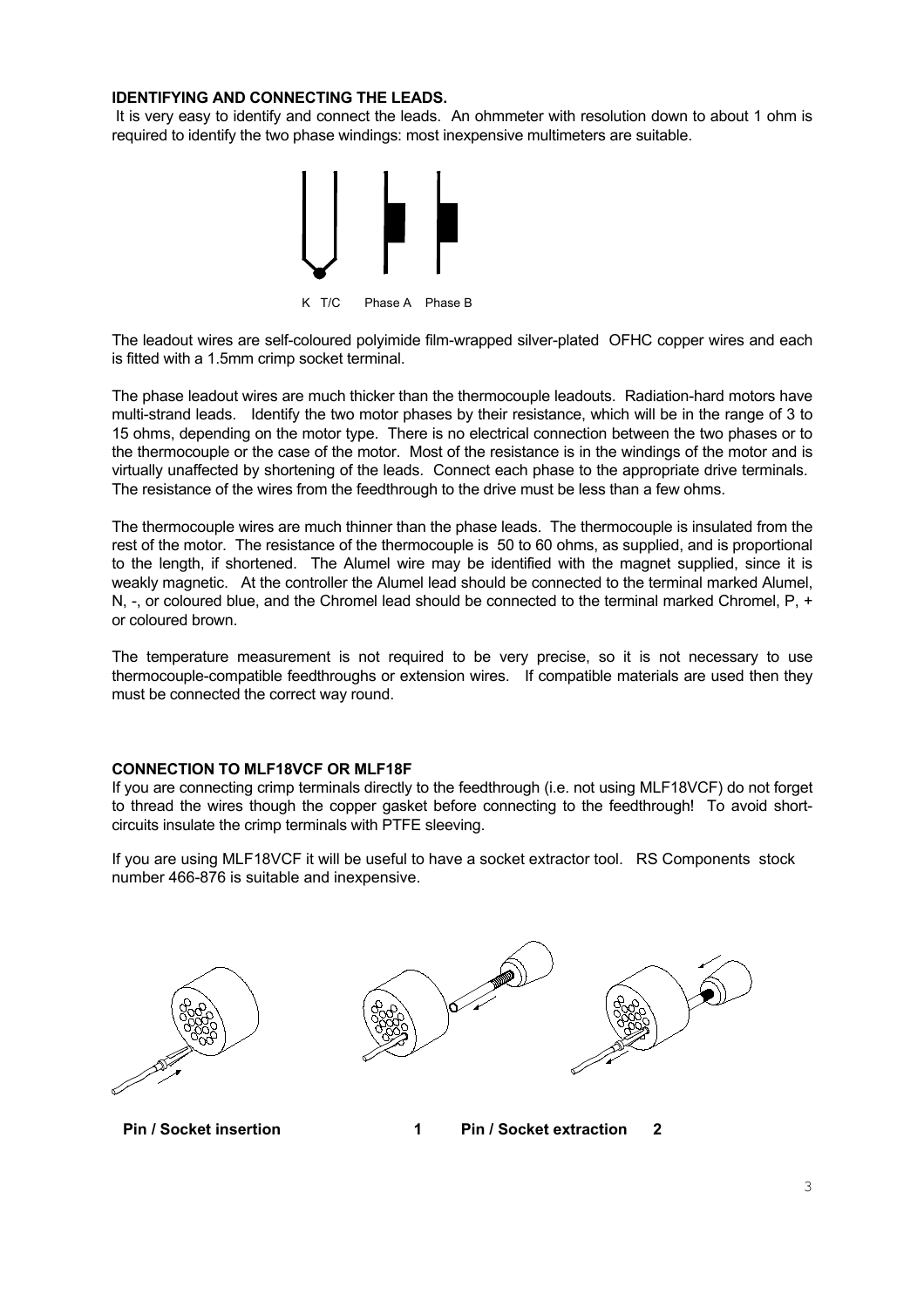Make connnections according to the following conventions. This will ensure compatibility with MLF18L leads. The diagram shows the rear of the connector or the vacuum side of the feedthrough.

|                                                       |                | Motor 1 | Motor 2 | Motor 3 |
|-------------------------------------------------------|----------------|---------|---------|---------|
|                                                       | Phase A+       |         |         | 13      |
| $\circ$ 1<br>11 <sup>°</sup><br>$\circ$ 2             | Phase A-       |         | 8       | 14      |
| $013$<br>$\circ$ 14 $\circ$ 3<br>100 180              | Phase B+       | 3       | 9       | 15      |
| O <sub>12</sub>                                       | Phase B-       |         | 10      | 16      |
| $015 \quad 04$<br>$90\quad170$<br>16 <sup>°</sup>     | Thermocouple + | 5       |         | 17      |
| 8 <sup>o</sup><br>$\circ 5$<br>$\circ$ 7<br>$\circ 6$ | Thermocouple - | 6       | 12      | 18      |
|                                                       |                |         |         |         |

## **PREPARATION OF MOTOR LEADOUT WIRES FOR USE WITH OTHER FEEDTHROUGHS.**

It will be necessary to cut off the crimp terminals fitted to the leads and re-strip them. Standard motors are fitted with Polyimide film-wrapped leads: radiation- hard motors are fitted with Polyimide lacquercoated leads.

Polyimide is strong, flexible and abrasion-resistant and therefore difficult to strip. The simplest method of stripping polyimide film is to cut a ring with a sharp knife and withdraw the cylinder of insulation over the end of the wire. Be careful not to mark the conductor surface with the knife. Strip lacquer-coated radiation-hard leads by scraping with a sharp knife. Either type of lead may be stripped with a suitable high-speed rotary stripper. Do not use a thermal stripper.

## **Do not forget to thread the wires through a copper gasket before connecting to the feedthrough!**

#### **REVERSAL OF ROTATION.**

Since the phases are not identified there is a 50% probability that the direction of rotation will be reversed from the desired or conventional sense. To reverse the direction exchange the connections to **one** of the phases.

## **Check that the drive, wiring and motor combination work properly before closing the vacuum system!**

### **TROUBLESHOOTING.**

If the motor rotates at the wrong speed, frequently changes direction or has low torque this is probably due to one of the phase connections being open-circuit.

If the SMD2 indicates that the motor temperature exceeds 175° when the motor is not hot then a connection to the thermocouple is open-circuit.

Refer to the SMD2 manual for other problems.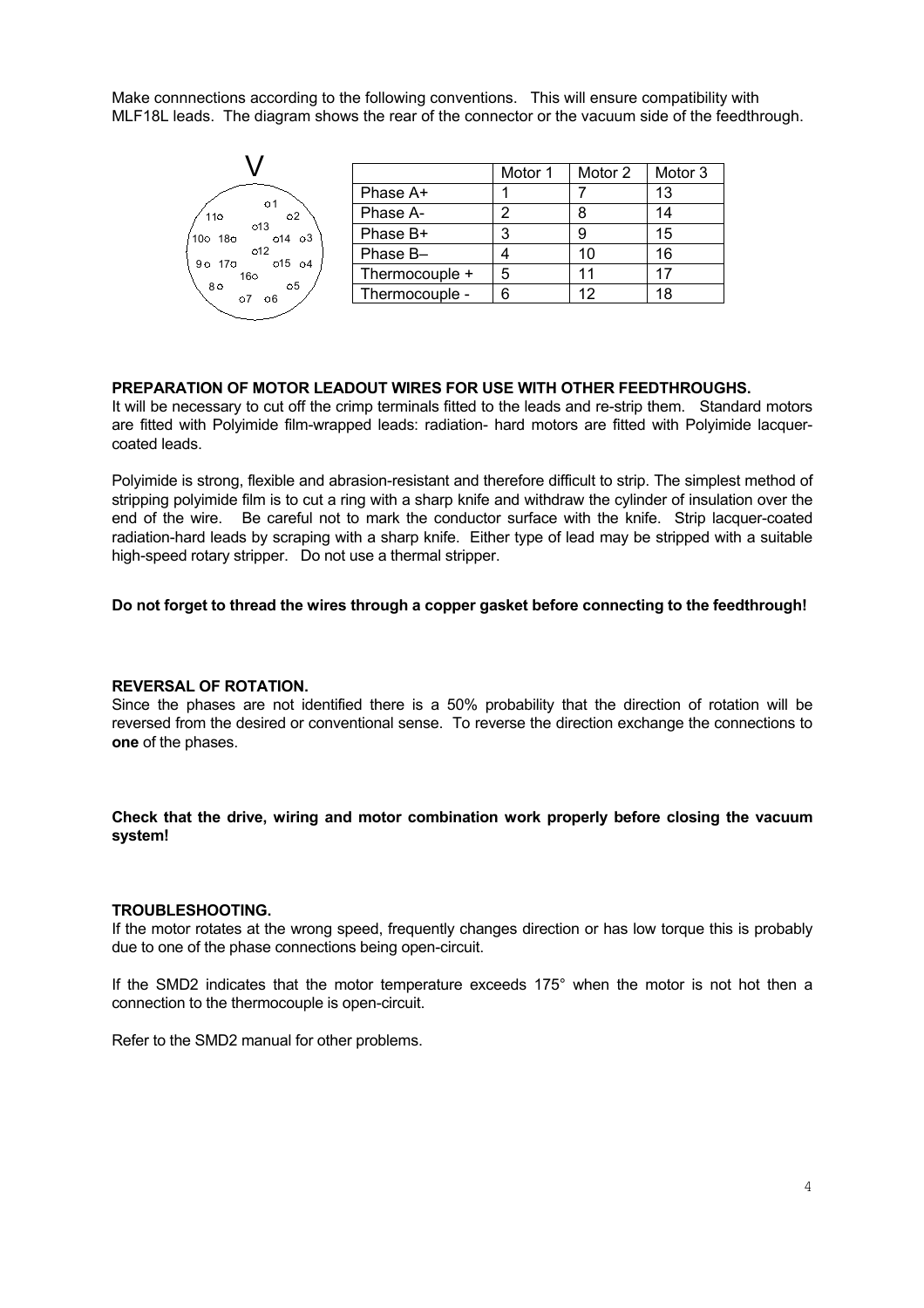# **GENERAL OPERATION CONSIDERATIONS FOR UHV-COMPATIBLE MOTORS.**

It is recommended that motors and mechanisms are operated in air during early commissioning. This has the advantage that more cooling is available and that the operator can see and hear that the motor is stepping.

# **Temperature rise and run times.**

The maximum recommended running temperature of AML motors is 175° Celsius, as measured by the embedded type K thermocouple. In general, the risk of exceeding this temperature with size 14 and 17 motors in typical vacuum installations with SMD2 is very small. Size 23 motors will reach this limit in about 10 minutes under full drive. Cooling rates near maximum operating temperatures are much greater than heating rates so high duty-cycles can be achieved, even with the larger motors, provided gas loads remain acceptable.

The motor should be run at the minimum phase current consistent with the requirements of the load. This will reduce the maximum temperature of the motor and outgassing from the motor. Resistive heating losses in the winding resistance, R, are given by  $I^2R$ . The winding resistance is approximately proportional to absolute temperature so even small reductions in phase current, I, produce worthwhile reductions in temperature rise and outgassing. For phase currents down to about 50% of maximum the output torque is reduced roughly in proportion to phase current.

The minimum practical phase current is determined by the load friction and inertia, and the required acceleration and maximum speed. It is best found by experiment. A reasonable margin of safety should be allowed for any expected increase in load friction, which might occur after bakeout.

Vacuum stepper motors achieve maximum efficiency at full-step rates between 500 and 2kHz.

The SMD2 allows the reduction of the phase current dynamically during each step at low step rates, with separate control of initial and final currents and transition times. Use of this technique can dramatically reduce the power dissipated in some applications.

The provision of any heatsinking means will improve the performance.

Irreversible deterioration of the winding insulation will occur at 230°C and the motor will subsequently produce large amounts of gas, even at lower temperatures.

#### **Outgassing and Bakeout.**

A newly-installed motor will outgas in vacuum, mainly due to water-vapour retention in the polyimide. As this material is micro-porous the water is released rapidly and the rate will subside after a few hours. The rate may be accelerated by running the motor to self-heat it.

Baking at up to 200° C is required for operation at UHV. Motors are typically operated at some distance from the chamber walls where the bakeout temperature is most often controlled. The motors will not reach a high enough temperature in such cases, and it may be increased by using the windings as heating elements. The SMD2 includes a bake program, which automatically controls the motor temperature at 175°C by applying phase current. Maintain the motor temperature above that of the rest of the system during cooling, as this will prevent condensation on the motor. Where internal infra-red heaters are used for bakeout it is advisable to shield the motor from direct radiation and to achieve controlled temperature during bakeout solely by self-heating.

The outgassing rate for well-baked motors installed on a typical mechanism and run below 120°C winding temperature is in the order of  $10^{-8}$  millibar litres sec<sup>-1</sup>. This represents high duty-cycle operation at rated phase current for size 14 and 17 motors. The gas species are  $H_2$  (90%) and CO (10%) and originate mainly from the windings and laminations. As a rule of thumb, an additional 100 litres per second of pumping capacity per motor will be required for UHV. This gas load is insignificant at HV and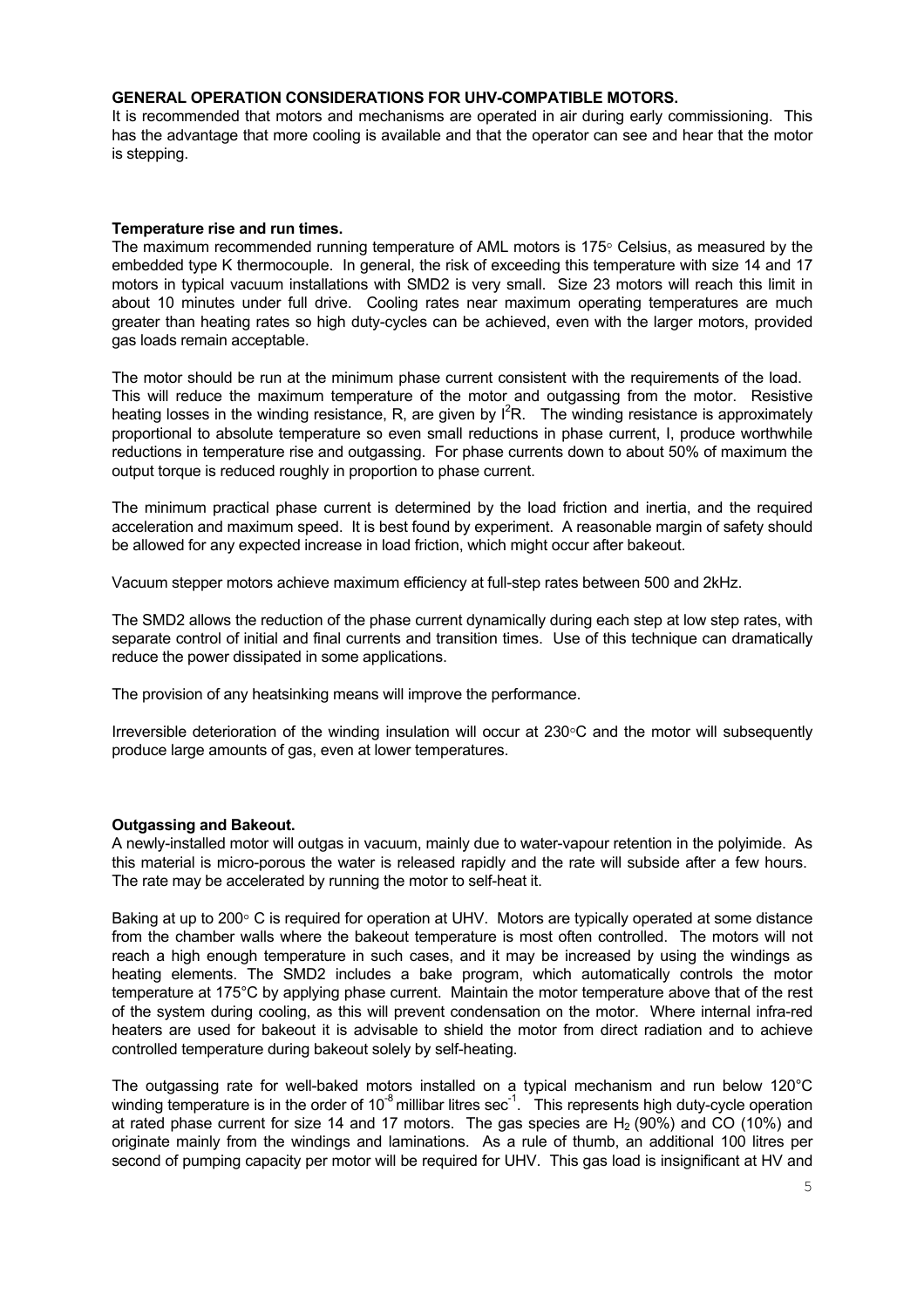higher pressures.

#### **Rotation Mechanisms - Holding Torque.**

Design rotation mechanisms with balanced loads to reduce or eliminate the necessity for holding torque. If the torque imposed on the motor by any imbalance of the load is less than the detent torque then the motor will hold position without power. The gearing required to achieve the desired angular resolution or to match the load inertia will increase the effect of detent torque and also add friction.

#### **Translation Mechanisms - Shaft end-float.**

The motor shaft has a compression spring, which pushes the shaft toward the mounting-face of the motor. The amount of end-float is nominally 100µm. The spring is fully exercised with an axial force of 3kg toward the rear of the motor. In linear mechanisms where the motor is directly-coupled to a leadscrew use gravity and/or apply an opposite axial pre-load to avoid adding end-float to backlash.

#### **Resonances.**

Stepper motors are classic second-order systems and have one or more natural resonant frequencies. Operation at step rates around these frequencies will excite the resonances, resulting in very low output torques and erratic stepping. The resonant frequency is modified by the friction and inertia of the load, the temperature of the motor and by the characteristics of the drive and therefore cannot be stated with any precision. Fortunately, coupling a load normally reduces the resonant frequencies, which for unloaded AML motors occur below 300Hz. The drive circuits of the SMD2 are optimised to produce heavy damping of mechanical oscillations in the motors.

The simplest method of controlling resonances is to avoid operation of the motor close to the resonant frequencies. It is almost always possible to start a motor at rates in excess of 400Hz if the load inertia is matched as described in the next section. Resonances are not usually a problem when the motor speed is accelerating or retarding through the resonance frequency region.

If it is necessary to operate at slower speeds than this the step division feature of the SMD2 (ministep) helps by effectively increasing the stepping rate by the step division factor and reducing the amplitude of the step transients which excite the resonances. In particularly difficult cases modifying the step frequencies at which transitions of the step divisions (ministep modes) occur can be useful.

#### **Load inertia and reduction gearing.**

The load inertia coupled to the motor shaft should ideally be comparable to the rotor inertia of the motor where accurate position control is required. The load inertia can be very much larger for speed control applications where some slip of absolute position is unimportant. Where reduction gearing is used for load-matching the spur gear meshing with the motor pinion will normally dominate the load inertia and it is important to keep its diameter small. Loosely-coupled loads may give rise to additional resonances at higher frequencies: these can usually be damped by substituting either anti-backlash or helical gears in the gear train or arranging additional friction in the train.

#### **Magnetic fields near the motor.**

It is recommended that motors are not operated in fields of greater than 50 millitesla (500 gauss), as this will affect the performance while the field is present. Fields of significantly greater than this may cause partial demagnetisation of the rotor, permanently affecting the performance.

The leakage field of a motor is less than 100 microtesla (1 gauss) at 1 cm from the cylindrical surface of